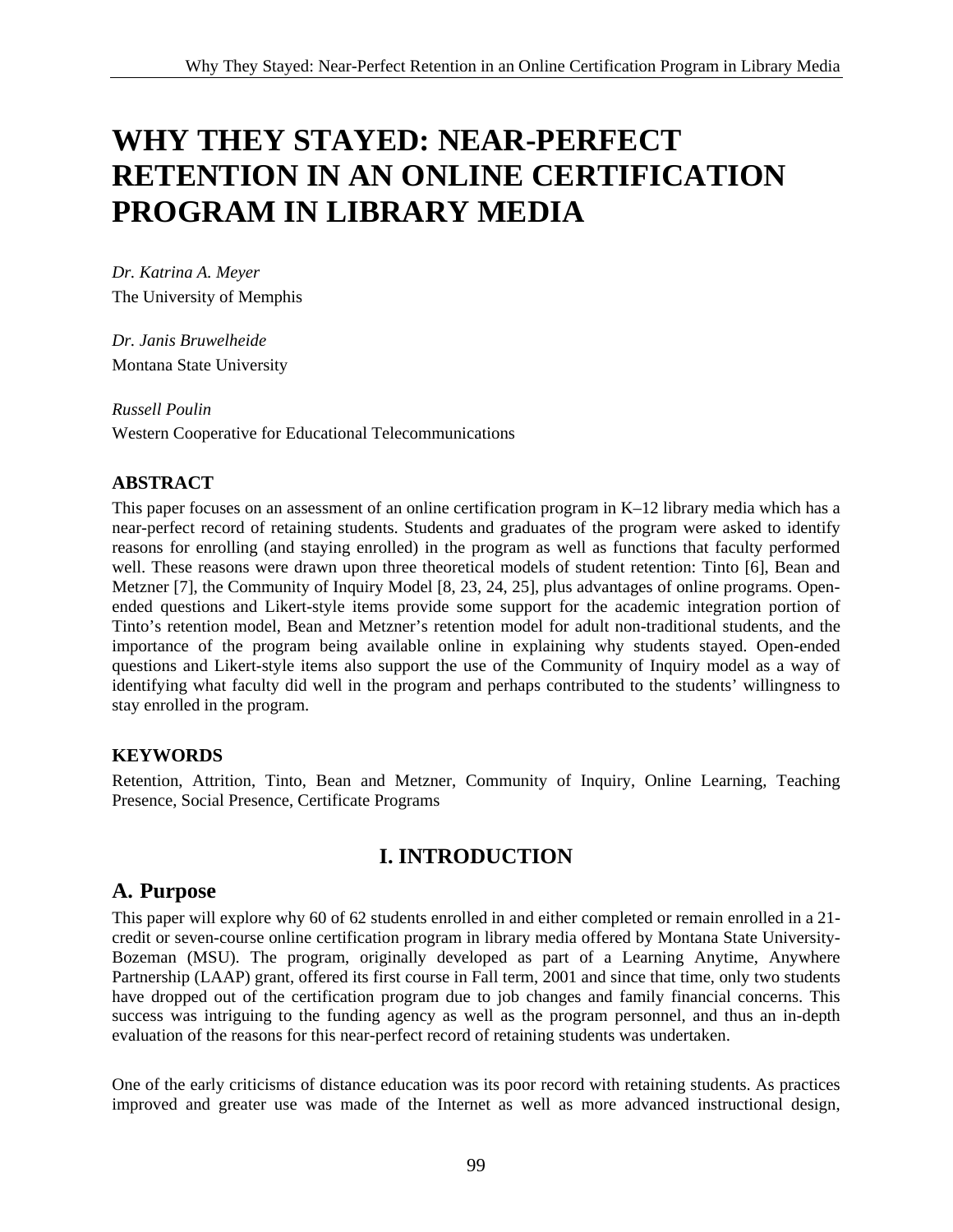retention has improved. Some attrition is normal, of course, but how much? Brigham [1] found 66% of distance-learning institutions had an 80% or better completion rate for their distance-learning courses; 87% of these institutions had a 70% or better completion rate. Carr [2] found great variation in coursecompletion rates of distance education students, ranging from 80% down to 50% in some instances. In contrast, Jung and Leem (in [3]) found that an online course had a higher completion rate (93.1%) than a traditional, text-and-television, distance education course (55.25%) and Roach [4] also found higher retention rates in online programs. Twigg's [5] projects on course redesign focused on improving course retention over traditional versions of the same course. These projects improved "drop-failure-withdrawal" (DFW) rates from 28% to 19% in an introductory psychology course at the University of Southern Maine, from 49% to 38% in a computer programming course at Drexel University, from 45% to 11% in a fine arts course at Florida Gulf Coast University, from 39% to 25% in an introductory sociology course at Indiana University-Purdue University Indianapolis. Given such variation in experience with retention rates, it remains important to ask what keeps online students enrolled?

This study will not be able to compare findings from an online program to a traditionally delivered program, nor can one compare the results to reasons why students may drop out of an online program. But it does assess the extent to which various theories of retention can be applied to this special group of adult students with near-perfect retention in an online certification program.

## **II. LITERATURE**

### **A. Introduction**

Three theories of student retention are pertinent to this research. And while there are additional theories, these three were chosen because Tinto has specifically focused on reasons for student attrition [6], Bean and Metzner focused on adult learners [7], and the Community of Inquiry [8, 23, 24, 25] focused on online learning. This last theory has not, to the authors' knowledge, been applied to retention, but makes sense that it could be pertinent to retention for reasons to be discussed later. The final section will review the extant research on retention in online courses.

## **B. Tinto's Model**

Tinto [6, 9] developed and tested a theory of student departure that has been studied, affirmed, and adjusted by numerous researchers [e. g. 10, 11, 12, 13]. It is based on "student-institution 'fit'" [14, p. 3] and focuses on two processes of integration into the college or university: academic integration and social integration. Academic integration is affected by the student's academic performance and his/her interactions with faculty and staff, and social integration is affected by the student's involvement with extracurricular activities and peer-group interactions. Certainly, other variables are important for adolescents, such as "pre-entry attributes" (family background, skills and abilities, and prior schooling) and "goals and commitments" (intentions), and the latter do change during college. However, it is not clear whether and to what extent these same variables may be influential in encouraging adults to stay in their educational programs. The model is reproduced in Figure 1.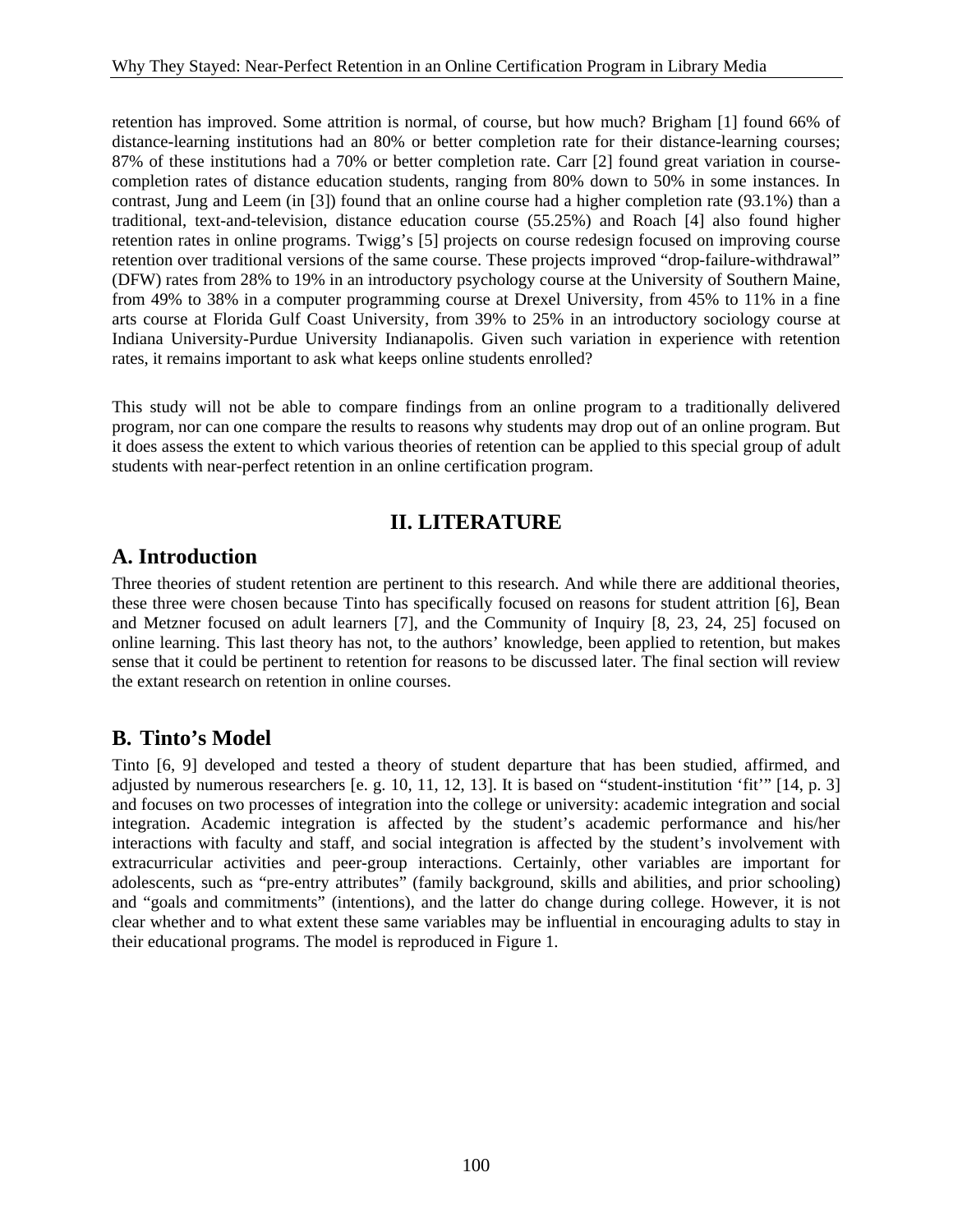

**Figure 1. Tinto's (1987) Model of Institutional Departure [6, p. 114]** 

As a result of research on this model, Tinto [9] concludes that "involvement matters" (p. 167). The more involved students are in the academic and social realms, the more likely they are to persist. And the more they see "those interactions as positive and themselves as integrated into the institution" [9, p. 167], the more likely they will persist. However, integration is less important for students at two-year colleges, who—perhaps because these are more likely to be adults and/or working—may find their validation and social lives elsewhere [17, 18]. While adults still may value integration and interacting with peers and faculty, but the extent to which this factor may influence retention may be less than it is for adolescents. Thus, the Tinto Model has been found to be especially helpful in explaining departure of traditional-age students and especially those at four-year colleges, but has been less effective in explaining the departure of adult students or those at two-year colleges. One advantage of the Tinto model, however, is the importance placed on ways institutions can actively affect student integration. Its success has been partially responsible for the creation of learning communities and Freshman Interest Groups (FIGs) at colleges and universities [14].

The Tinto model may not be completely appropriate for explaining the retention of the adult students in the online certification program that is the focus of this study. However, given that this model can be characterized as the original if not most widely accepted model for attrition, it is necessary to begin our examination of student retention with it.

# **C. Bean and Metzner**

The second theory of attrition is identified with the work of Bean and Metzner [7, 19]. Bean and Metzner studied nontraditional student attrition, more specifically adults over the age of 24 who may be working full-time and other nontraditional students. Their findings are in contrast to Tinto's and describe a student that is less influenced by social integration, places greater influence on the utility of the education being received, as well as greater influence on encouragement from friends, employers, and family. Academic integration—success in learning and interaction with faculty and staff—is also influential, as is finding enough time and finances to support the student's educational pursuits [14]. In fact, even if academic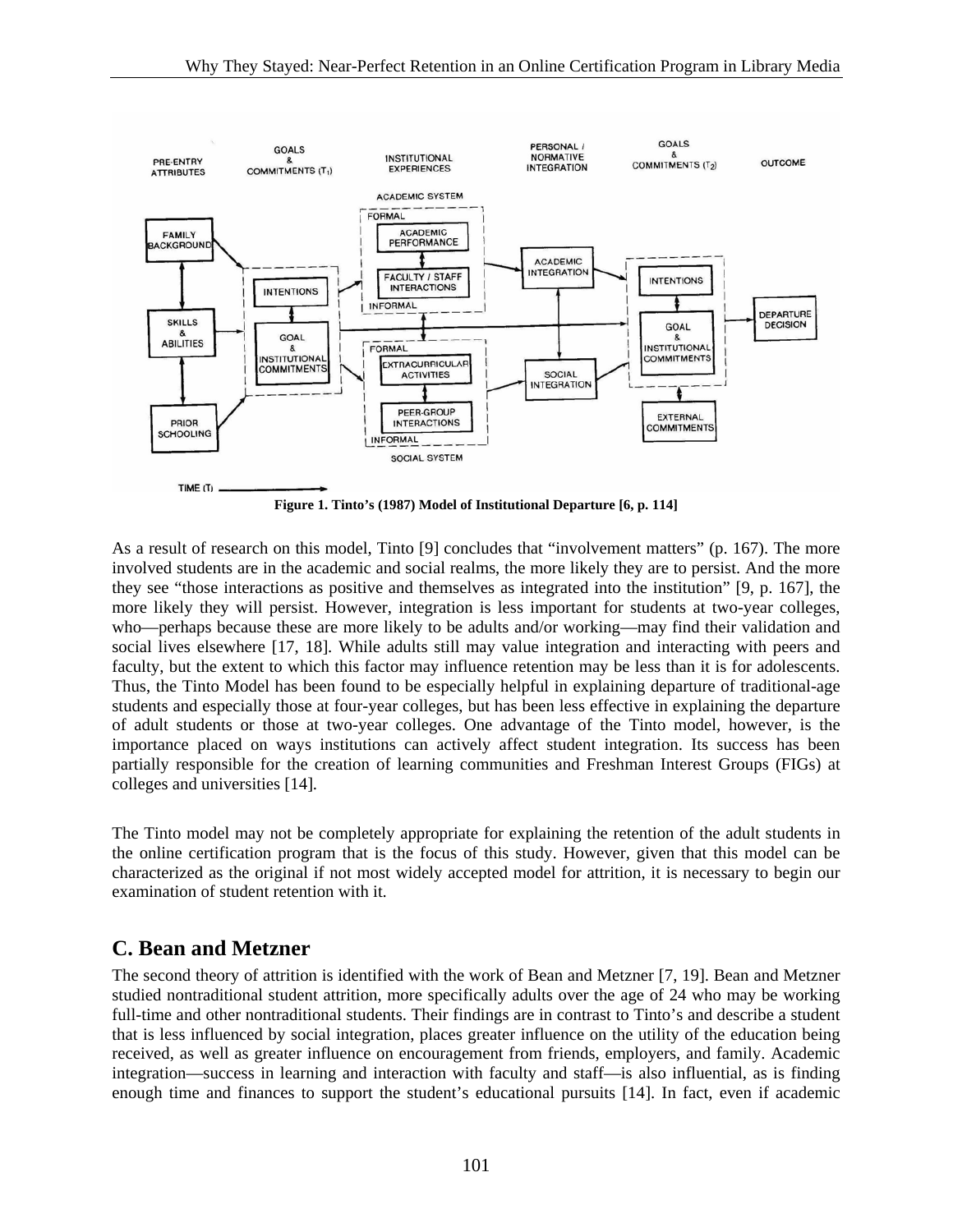integration is positive but environmental factors (such as insufficient time or money) are negative, the positive effects of academic integration are "suppressed or attenuated" [20, p. 29].

These modifications to Tinto's theory make imminent sense: adults are more likely to be pursuing postsecondary education to train for a new job or to gain sufficient skills for professional advancement. They are perhaps more focused on achieving their goals (e.g., finishing the program, gaining the skills needed), and learning is therefore more important than the social aspects of college. For example, when classes are professional and more homogeneous, the experience is more socially integrated with like-minded students studying and supporting each other in the same field [21]. In fact, many of their social friendships are already in place through their jobs, neighborhoods, and families, and these friendships matter in terms of providing encouragement for enrolling and sticking with their college coursework. These insights were confirmed by Grosset [22], whose study of community college students found that integration was more important to younger students  $(17–24)$  than older students  $(25+)$ , study skills (essential to academic success) were the most important predictor of attrition for older students, and cognitive and personal development as well as goal commitment was important for persistence for all groups.

One might expect that the Bean and Metzner model would be more influential in explaining the behavior of the students in our online certification program. These students are adults, and they were pursuing certification in an area that would lead to (or retain) employment as library media specialists in K–12 schools.

## **D. Community of Inquiry**

This theory has been developed by Garrison, Anderson, and Archer [8] and it combines three constructs – "social presence," "teaching presence," and "cognitive presence"—into a Community of Inquiry model of online learning (see Figure B). Be aware that it is not a retention model *per se*, but a learning model that has been specifically developed with computer conferencing or online learning in mind. In fact, its concepts of cognitive and social presence may be useful analogs for social and academic integration (terms used by Tinto), although this bears further testing and analysis.

Social presence is the ability of students and faculty to "project themselves socially and emotionally" [8, p. 94]. Teaching presence is the "binding element" [8, p. 96] to creating the Community of Inquiry, and includes developing, managing, and facilitating higher-order learning. "Cognitive presence" is the process of knowledge construction or critical thinking, and moves from perceiving through exploration to integration to resolution. This study will focus specifically on teaching and social presence; the components of each will be detailed in the section on Instrument Development.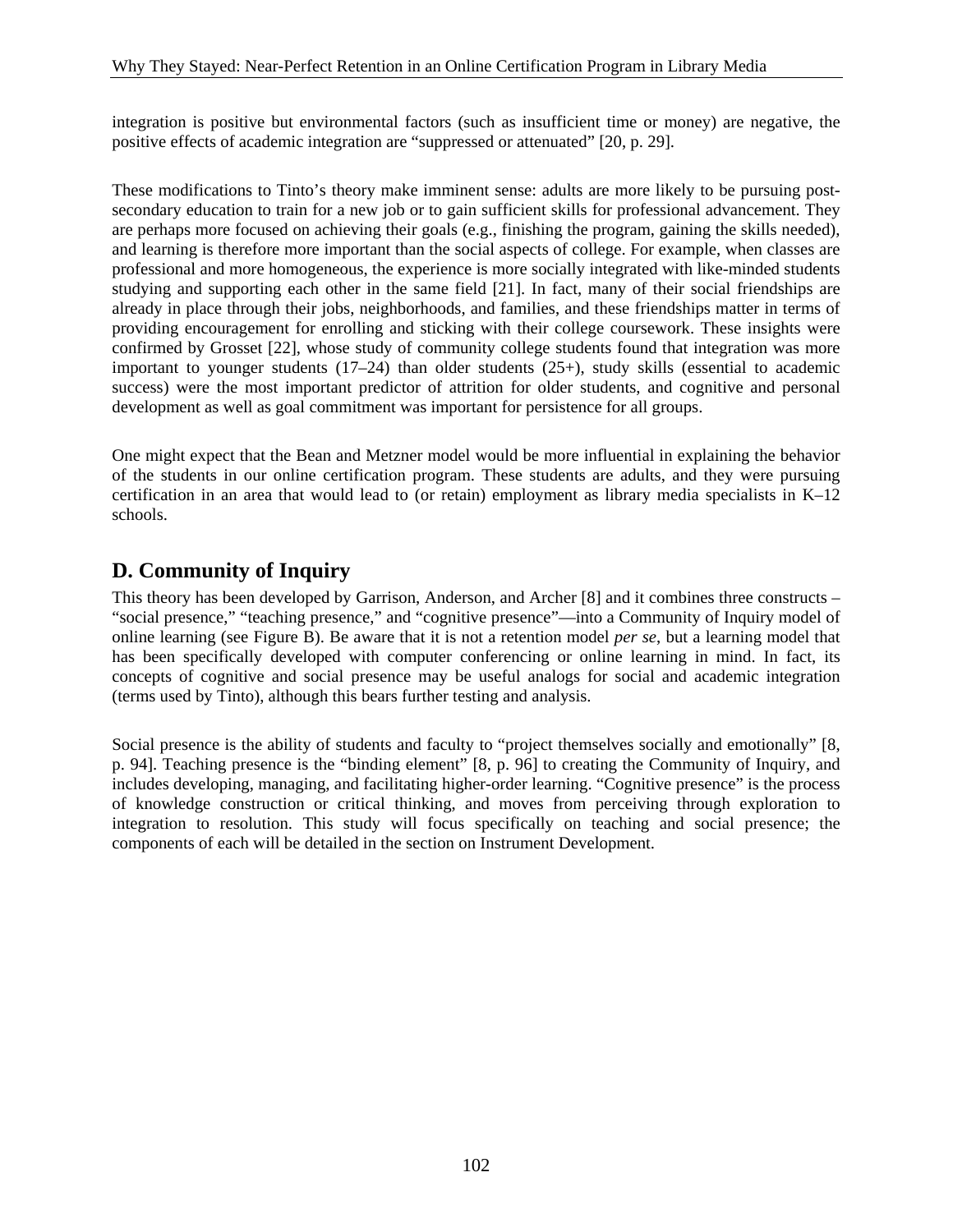

**Figure 2: Community of Inquiry Model [24, p. 2]** 

This model has been researched by a number of authors [23, 24, 25, 26, 27, 28, 29, and 30] who have found support for its various concepts of "presence." But perhaps its greatest advantage for the present study is its development and use for online education. Perhaps its unique contribution is a specific construct capturing the teachers' specific role—or "teaching presence"—especially in the online setting. This research will focus on two elements of this model, teaching and social presence.

## **E. Research on Online Retention**

Initially, the attraction of online learning has been its convenience to students who do not have access to desired educational programs in their community. And while the fact that a program is online may be necessary to draw students to it, is it sufficient to keep them enrolled in the program and complete it?

Several studies have focused on students who drop out of online programs. Willging and Johnson [31] specifically looked at dropouts from an online master's program, but found there was not a significant or dominant reason for dropping out and the reasons given were much like the reasons for dropping out of face-to-face programs. In fact, because most reasons given for dropping out were personal (e.g., family problems, job changed), the authors conclude that programs with technology, lack of human interaction, and other problems unique to the online learning environment were not the primary reasons the students left the program. Terry [32] performed similar research on an online MBA and found that while online courses garnered higher enrollments, several topics (e.g., accounting, business statistics) also had higher attrition than on-campus courses. Jones et al. [33] like [30] found that dropping out was caused by technical problems as well as time demands caused by work and other obligations. Diaz [34] concludes that many online students "who drop a class may do so because it is the 'right thing' to do. In other words, because of the requirements of school, work, and/or family life in general, students can benefit more from a class if they take it when they have enough time to apply themselves to the classwork . . . they may be making a mature, well-informed decision."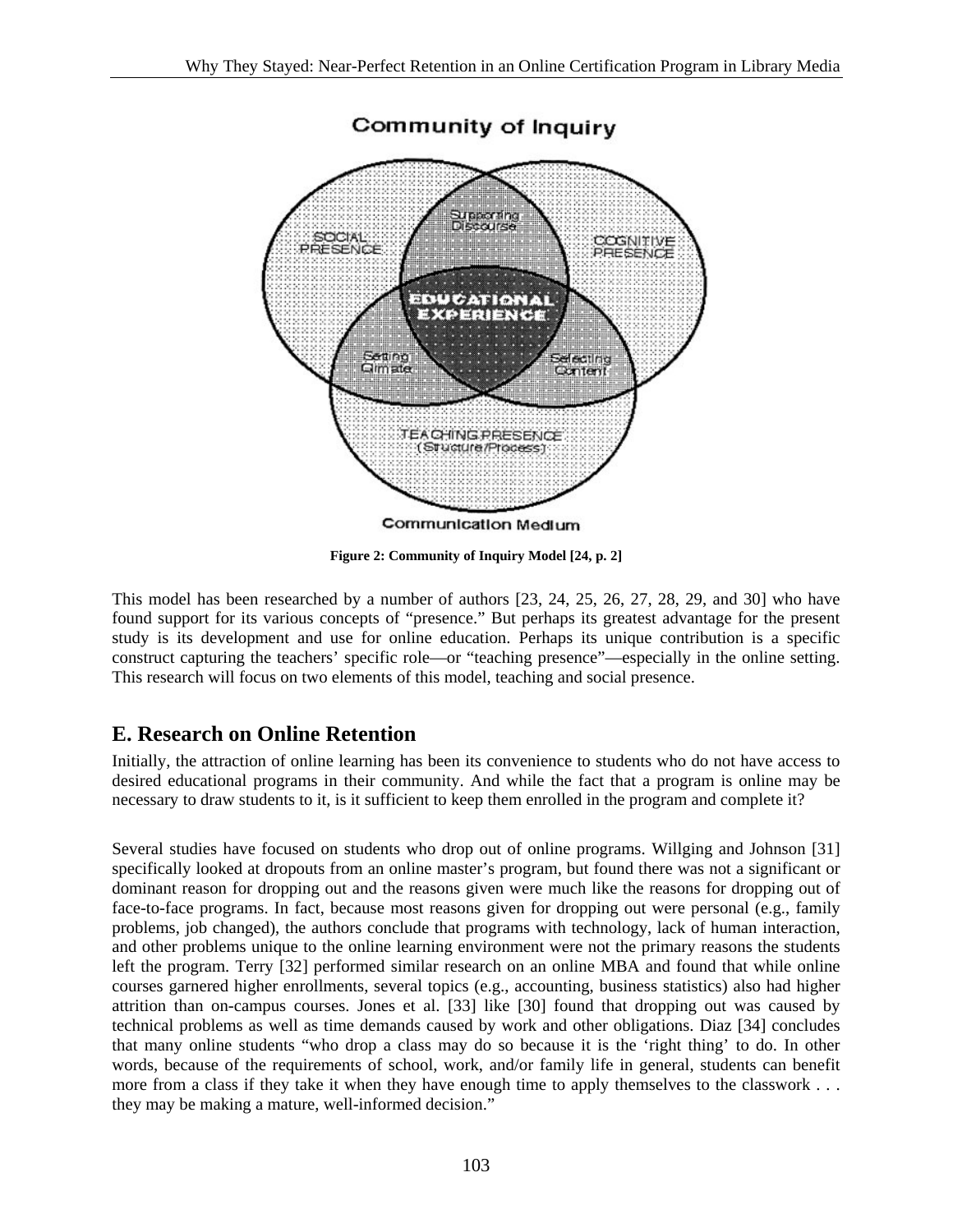Workman and Stenard [35] identified five needs specific to online students that would help them stay enrolled. Two of these are pertinent to this study: immediate response from faculty or program representatives when prospective students inquire by email about the program and ready access to student services. While addressing these needs are clearly important, so is building an instructional environment that provides self-direction, negotiated work assignments, and interaction through discussion boards with other students in the online class [14]. Informal interactions among students can also be facilitated by online coursework and lessen isolation and increase interaction among students [15]; in fact, frequency of participation in online coursework was a significant predictor of whether students would withdraw or complete the course, as well as their final grade [16]. Therefore, quick response from faculty, student services, opportunities to interact informally and frequently should be course design decisions that are important to include in the study.

So far, these studies do not make a conclusive case that retention is an entirely different phenomenon in the online setting. While online students clearly need computer skills and be able to write and read capably in the online setting, these are increasingly skills that all college students need to be successful in the current higher education setting. Therefore, perhaps the factors that lead to retention are nearly the same for both settings. While this is not a research question for the present study, it is a worthwhile question for other researchers.

### **III. METHODOLOGY**

### **A. The Program**

The online certification program in library media offered by Montana State University (MSU) prepares library media personnel for K–12 schools. By September 2005, the program had enrolled a total of 62 students, 22 of whom had graduated and secured the endorsement or certification credential. The certificate is not a cohort program, and students can begin taking classes in any sequence they wish. Because the program is online and totally asynchronous, it is not surprising to find that this population of students came from 15 states and five nations. Interest in the program can be partially explained by requirements by states and No Child Left Behind legislation for individuals working in K–12 schools to be certified and/or "highly-qualified." Also, due in part to budget cuts in higher education over the past several years, several library science programs had been eliminated at higher education institutions in the western United States.

At the time the planning for this online certification program began (Fall 2000), individuals desiring training in library media could attend a number of graduate programs in library media science. However, these programs required that students come to campus or other sites. In addition, these programs usually required students to earn an entire degree when K–12 teachers (the likeliest audience for this type of training) already had a bachelor's degree and many had a master's degree as well. Several state departments of education were consulted because they govern certification requirements for K–12 personnel; these departments indicated a preference for the program to be at the graduate level due to NCLB and salary schedules. In response to these needs, MSU developed a graduate-level certification program in library media targeted to an audience of (a) certified teachers who wanted to acquire library media certification and (b) practicing school library media specialists who needed to complete their certification.

The program began operation in Summer 2001; one or two courses are offered in fall and spring semesters, with three or four courses offered summer semester. Students are expected to enroll in one or two courses per term and can therefore finish in 1½ years if they maintain continuous enrollment. While a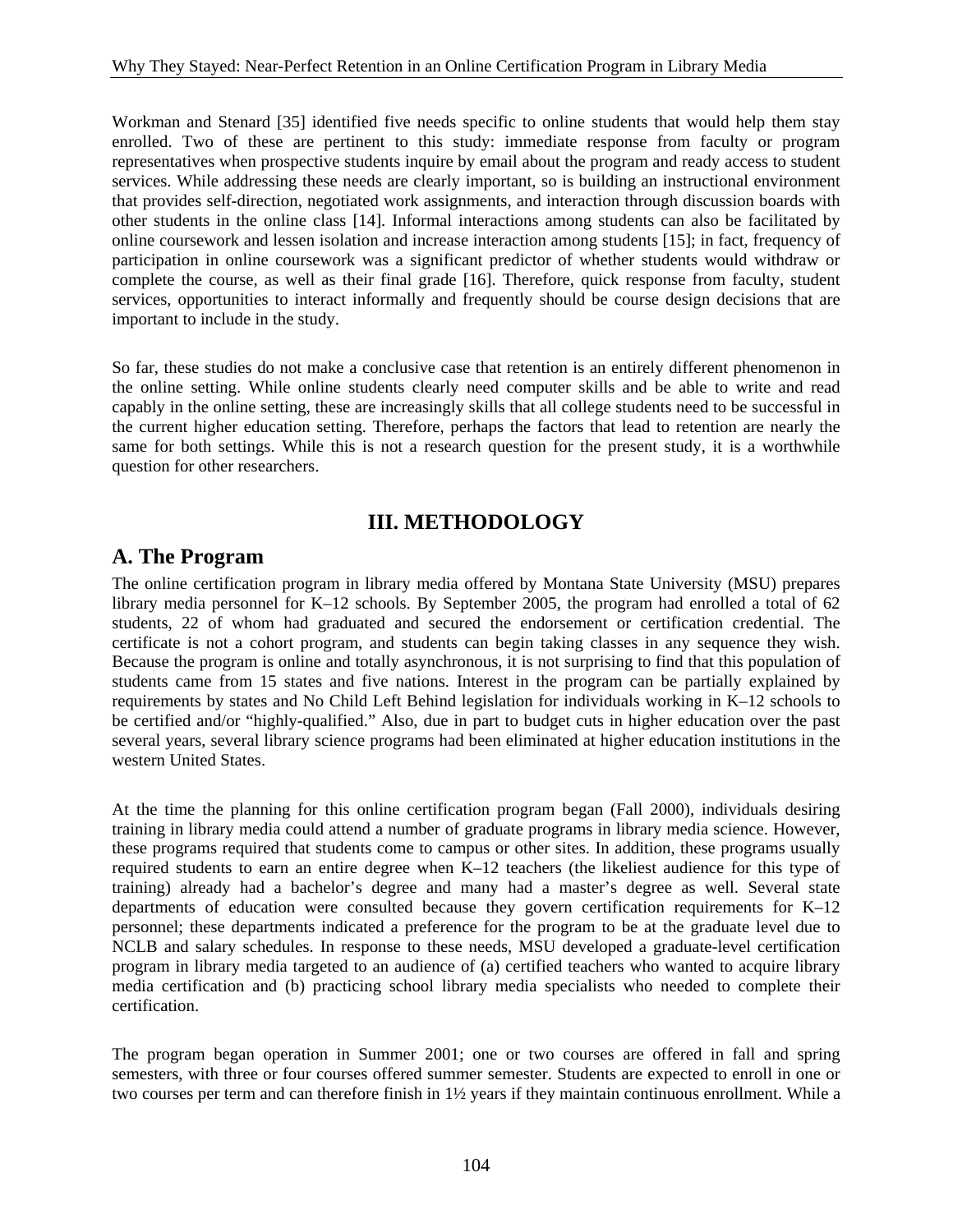few students have taken a break due to financial, family, or work factors, they return in a semester or two. Only two students have indicated they will not return to the program.

## **B. Instrument Development**

The instrument used for this study was developed to answer some specific questions of the funding agency and Montana State University. Five questions collected basic demographic data from the respondents, including gender, age, state/country of residence, and current job description. The literature does not indicate whether these variables are crucial to retention, but the information was gathered in order to ascertain if the sample of respondents was in any way different from the population of all current and former students. Two questions were open-ended and requested respondents to provide their top five reasons for a) enrolling in the program (to ascertain motivation) and b) staying enrolled in the program (to ascertain reasons for retention); open-ended questions were used because they would tap into the respondents' personal reasons for enrolling and staying enrolled, rather than artificially narrowing their responses as they selected from those supplied by an instrument.

Sixteen questions were Likert-style items and asked respondents how important a particular factor was in the decision to stay enrolled in the program, where 1=not important, 2=somewhat important, 3=moderately important, 4=more important, and 5= very important. The list of items included issues of interest to MSU ("The program was offered by MSU" and "Program cost"), issues of interest to online educators ("The program was online" and "Registration and library support was online"). Also included were questions intended to assess Tinto's social integration ("I enjoyed the other students" and "These students are my peers") and academic integration ("I'm fascinated by library media" and "Advising was helpful"). Several questions were intended to capture needs of adult learners from Bean and Metzner's model (e.g., "I didn't have to commute to campus" and "I was treated like an adult"). Several of these questions assessed motivation for enrolling in the program and could be used to triangulate responses to the open-ended question on motivation mentioned earlier.

In the second half of the survey, respondents were asked to assess the faculty in the program. An openended question asked the respondents to provide five examples of what faculty did well. Respondents were asked to assess how well the instructor performed 27 functions in a Likert scale where 1=poorly, 2=below average, 3=average, 4=above average, and 5=very well. These Likert-style items were designed to assess social and teaching presence and were drawn directly from Anderson, Rourke, Garrison, and Archer [18] for teaching presence and Rourke et al. [17] for social presence, with only modest changes to make verb tense consistent. Table 1 identifies which questions assessed which construct within the Community of Inquiry Model.

| <b>Question</b>                                        | <b>Presence</b> | <b>Construct</b>            |
|--------------------------------------------------------|-----------------|-----------------------------|
| 3. Designing activities                                | Teaching        | Instructional Design and    |
| 4. Establishing time parameters                        |                 | Organization                |
| 5. Using media effectively                             |                 |                             |
| 6. Establishing netiquette                             |                 |                             |
| 7. Identifying areas of agreement or disagreement      | Teaching        | <b>Facilitate Discourse</b> |
| 8. Seeking to reach consensus or understanding         |                 |                             |
| 9. Encouraging and acknowledging student contributions |                 |                             |
| 10. Setting a climate for learning                     |                 |                             |
| 11. Drawing in participants, prompting discussion      |                 |                             |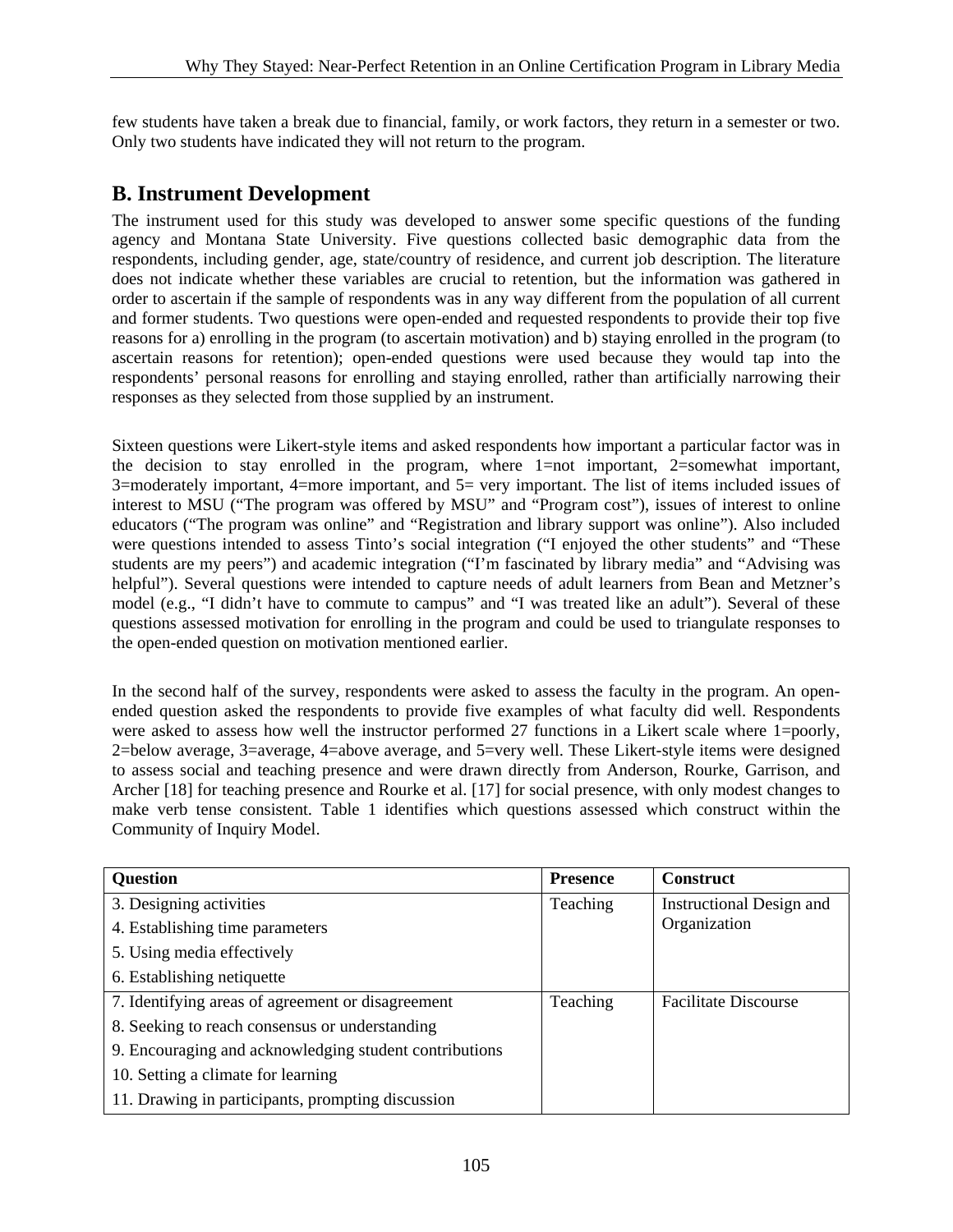| 12. Assessing efficacy of discussion                            |          |                    |
|-----------------------------------------------------------------|----------|--------------------|
| 13. Presenting content and/or questions                         | Teaching | Direct Instruction |
| 14. Focusing discussion on specific issues                      |          |                    |
| 15. Summarizing discussion                                      |          |                    |
| 16. Confirming understanding through assessments or<br>feedback |          |                    |
| 17. Diagnosing misconceptions                                   |          |                    |
| 18. Injecting knowledge from other sources                      |          |                    |
| 19. Responding to technical concerns                            |          |                    |
| 20. Responding to questions quickly                             | Social   | Affective          |
| 21. Using humor                                                 |          |                    |
| 22. Expressing emotion                                          |          |                    |
| 23. Giving me a sense of a real person behind the title         |          |                    |
| 24. Expressing interest in me as a person                       |          |                    |
| 25. Was friendly and concerned about me.                        |          |                    |

**Table 1. Survey Questions Linked to Community of Inquiry Model [24, 25]** 

Please note that this instrument made two changes to the teaching and social presence constructs. Because the instrument needed to be completed within 30 minutes or so, some duplicative items were eliminated and the assessment of social presence focused primarily on the affective dimension, rather than all three dimensions (which includes items assessing interactivity and cohesiveness). This should not diminish the usefulness of these results, especially if by selecting fewer constructs to focus on (and fewer questions to answer), the rate of response was increased.

# **C. Procedure and Analysis**

All currently enrolled and graduated students were contacted in early October 2005 by email and their participation in the study requested. Students were directed to a web-based survey instrument hosted by the Western Cooperative for Educational Telecommunications (WCET). The students were given two weeks to complete the instrument, and by October 30, 50% of the targeted students had completed the survey instrument.

Open-ended questions were analyzed by content analysis, looking for consistent and/or inconsistent themes. Once analyzed, answers to the open-ended questions were placed into sensible, consistent groupings and are reported in Tables 3 and 6 by group, with illustrative codings to provide detail and context to reader. Mean responses for each Likert-style item were calculated. Then, questions were grouped as outlined earlier to provide a mean answer for questions based on Tinto's or Bean and Metzner's models; these means were recalculated into a group mean for the various models.

Table 2 provides the demographic data and basic information about the respondents. After a careful comparison to the population of all students and graduates of the program, the sample was deemed representative. Tables 3 through 5 attempt to assess the usefulness of Tinto's and Bean and Metzner's models. To be specific, Table 3 provides a listing of consistent and divergent themes from the open-ended questions on motivation to enroll and stay enrolled; Table 4 provides the mean on each Likert item; and Table 5 presents the group mean for items related to a model.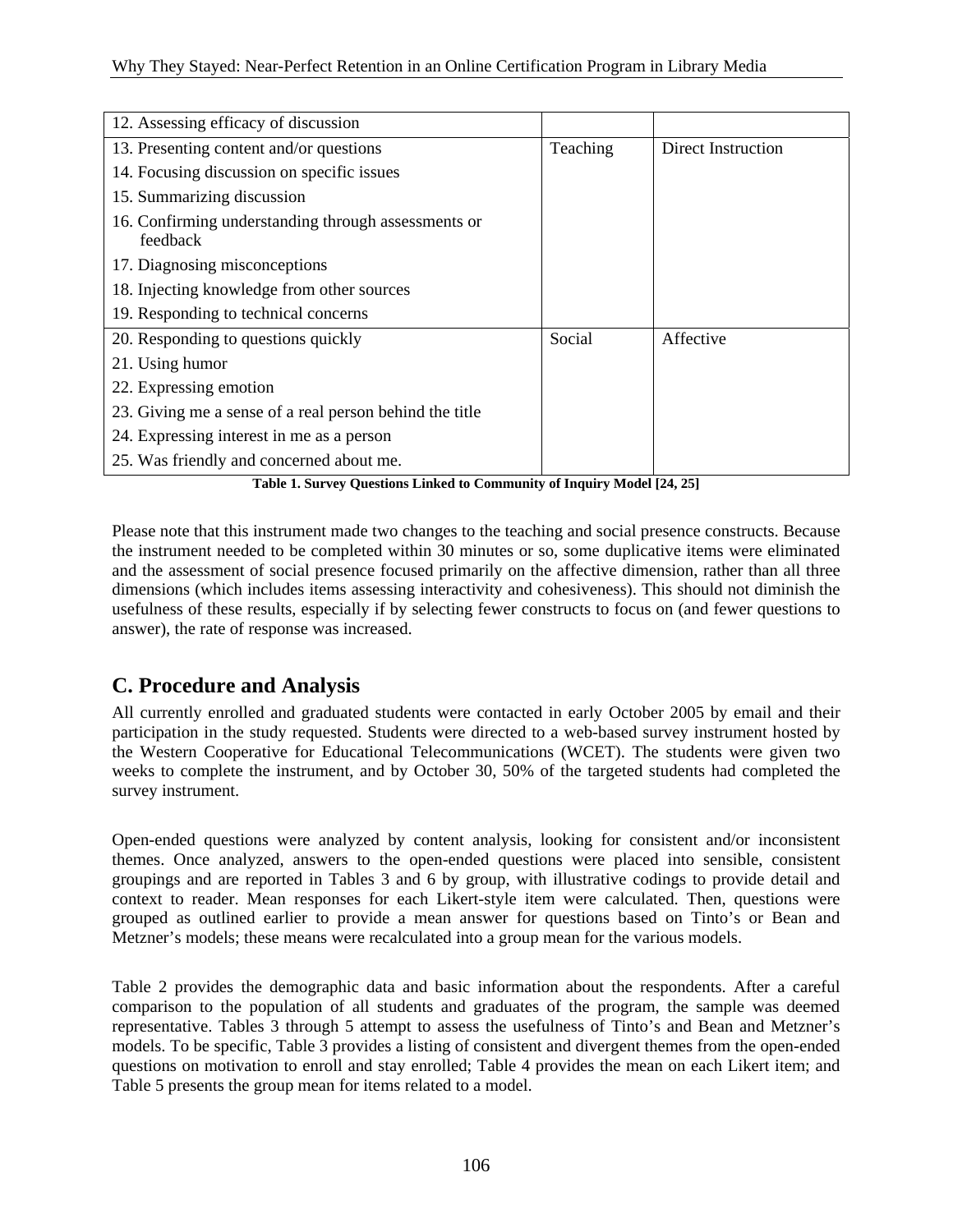Tables 6 through 8 attempt to assess the usefulness of the Community of Inquiry model. To be specific, Table 6 provides a listing of consistent and divergent themes to the open-ended question on what the faculty did well; Table 7 provides the mean on each Likert item; and Table 8 presents the group mean for items related to a Community of Inquiry construct.

# **IV. FINDINGS**

Table 2 presents demographic information about the sample of respondents to the survey. From this information, we can conclude that the majority of respondents are mid-career, in their 30s and 40s, female, from the west, and already a librarian or media specialist. The majority of respondents had taken several courses in the program. It is interesting, however, how the program was found by individuals as far away as Lithuania and Malaysia without advertising. Note that the individual enrolled from Louisiana had her school severely damaged by Hurricane Katrina.

| <b>Sample</b>                         | <b>Distribution</b> |
|---------------------------------------|---------------------|
| Age (in Years)                        |                     |
| $20-29$                               | $-$                 |
| $30-39$                               | 12                  |
| $40-49$                               | 13                  |
| $50-59$                               | $\overline{5}$      |
| Gender                                |                     |
| Male                                  | $\overline{2}$      |
| Female                                | 28                  |
| State/Country of Residence            |                     |
| Alaska                                | $\overline{7}$      |
| Connecticut                           | $\mathbf{1}$        |
| Idaho                                 | $\mathbf{1}$        |
| Louisiana                             | $\mathbf{1}$        |
| Montana                               | 8                   |
| New Hampshire                         | $\mathbf{1}$        |
| South Dakota                          | $\overline{4}$      |
| Tennessee                             | $\overline{2}$      |
| <b>Washington State</b>               | $\mathbf{1}$        |
| Czechoslovakia                        | $\mathbf{1}$        |
| Germany                               | $\mathbf{1}$        |
| Lithuania                             | $\mathbf{1}$        |
| Malaysia                              | $\mathbf{1}$        |
| <b>Current Occupation</b>             |                     |
| Teacher                               | 9                   |
| Librarian/media specialist            | 18                  |
| Other (counselor, psychologist, etc.) | 3                   |

**Table 2. Student Demographic Data (n=30)**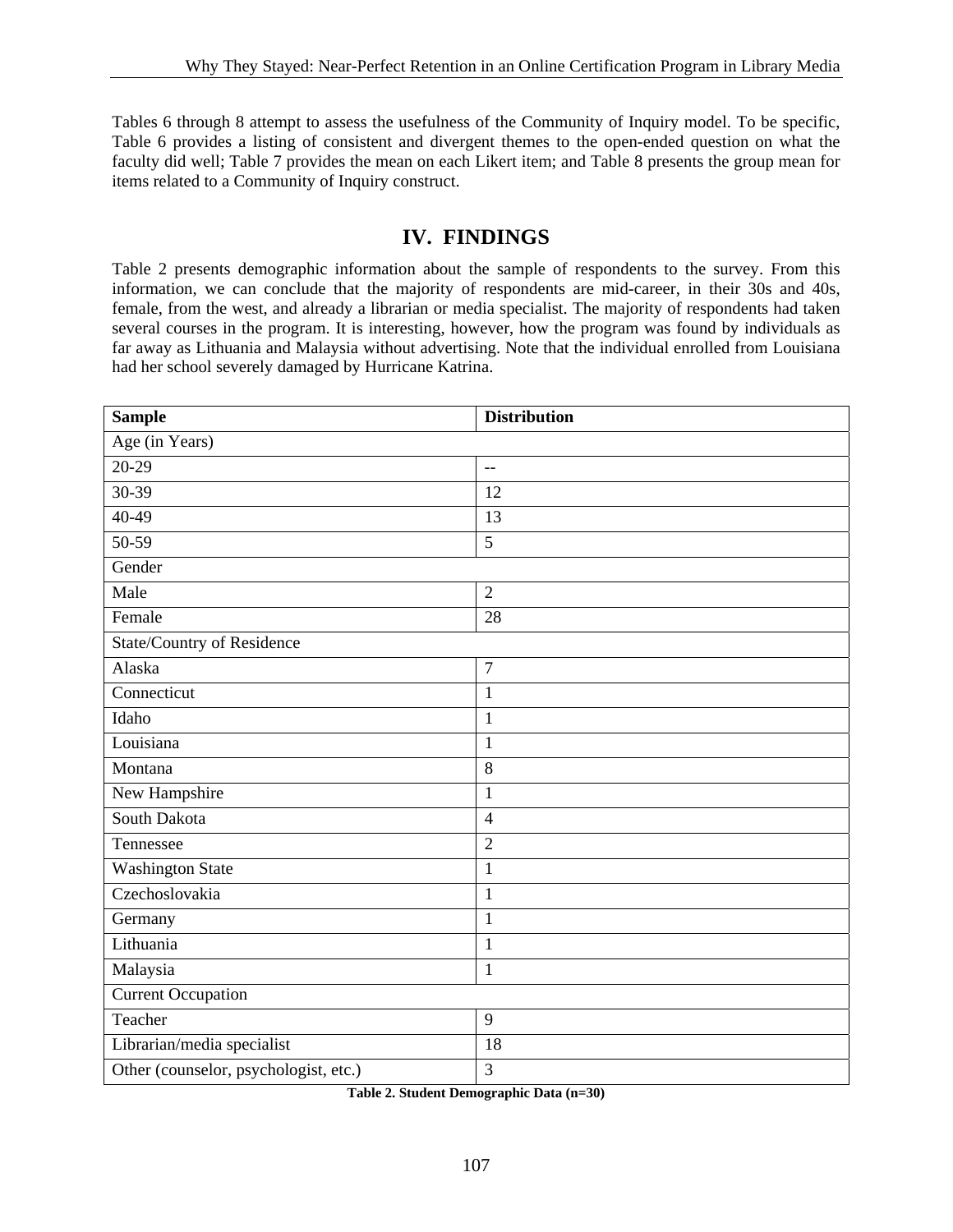Table 3 presents the groupings of coded responses to the open-ended questions on what motivated the students to enroll and to stay enrolled. These results provide some support for the assertion that online programs are attractive due to their flexibility and convenience as a result of their being accessible online. Another attraction to this population was specific training in library and media, which provides some support for the assertion that working adults are looking for and attracted to opportunities that will help them in their jobs. Affordability, early interactions with the faculty responsible for recruitment and answering inquiries by potential students, acceptability of the program to local credentialing agencies such as departments of education, and the reputation of MSU were also frequent mentions.

What is interesting, however, is how the reasons for enrolling change somewhat when the question is what keeps the student enrolled. Flexibility and convenience and job-related training remain important, although these receive fewer mentions. What keeps these students enrolled are various qualities of the faculty, the quality of the coursework, and personal reasons. Perhaps one can tentatively conclude that while it is the online nature of the program that lures a student to enroll (and allows them to stay enrolled), it is the nature of the relationships with faculty, the quality of the educational experience, and their own personal and individual reasons and motivations that keep them enrolled. This is perhaps partial support for the academic integration portion of Tinto's model.

| <b>Theme</b>                                                                                                                                                        | <b>Motivation</b><br>to Enroll | Remain<br><b>Enrolled</b> |
|---------------------------------------------------------------------------------------------------------------------------------------------------------------------|--------------------------------|---------------------------|
| Flexibility/convenience (e.g., online, no commuting, flexible start, ease of<br>enrollment, can finish in $1\frac{1}{2}$ years, technology easy)                    | 46                             | 26                        |
| Job-related training (e.g., needed certification or endorsement, required to<br>prepare for job, professional growth)                                               | 26                             | 18                        |
| Affordability (e.g., tuition, cost)                                                                                                                                 | 11                             | 7                         |
| Faculty (e.g., helpful, responsive to questions)                                                                                                                    | 11                             | 19                        |
| Acceptability of program (e.g., accredited by ALA, state's education dept.<br>accepts credits)                                                                      | 8                              | $\overline{2}$            |
| <b>Reputation of Montana State</b>                                                                                                                                  | $\overline{7}$                 |                           |
| Quality of program (e.g., challenging, well-organized, up-to-date)                                                                                                  |                                | 14                        |
| Personal (e.g., finish what I start, enjoyable, healthy atmosphere, enjoyed<br>peers)<br>$\mathbf{r}$ . The state of $\mathbf{r}$ is the state of $\mathbf{r}$<br>. | $\cdot$ $\cdot$                | 19                        |

**Table 3. Themes from Open-Ended Question on Motivation to Enroll and Remain Enrolled** 

NOTE: Respondents were asked for five reasons for why they chose to enroll and remain enrolled, so total responses are greater than the number of respondents.

Table 4 presents the mean response—in order from highest to lowest—to the 16 Likert items on factors that influenced the student to stay enrolled in the program. While all responses are high (most are in the 4.0–4.9 range), it is interesting that the program's availability online was the highest and only consistent response. One might conclude that at least for this group of students, online was a necessary condition for staying enrolled in the program.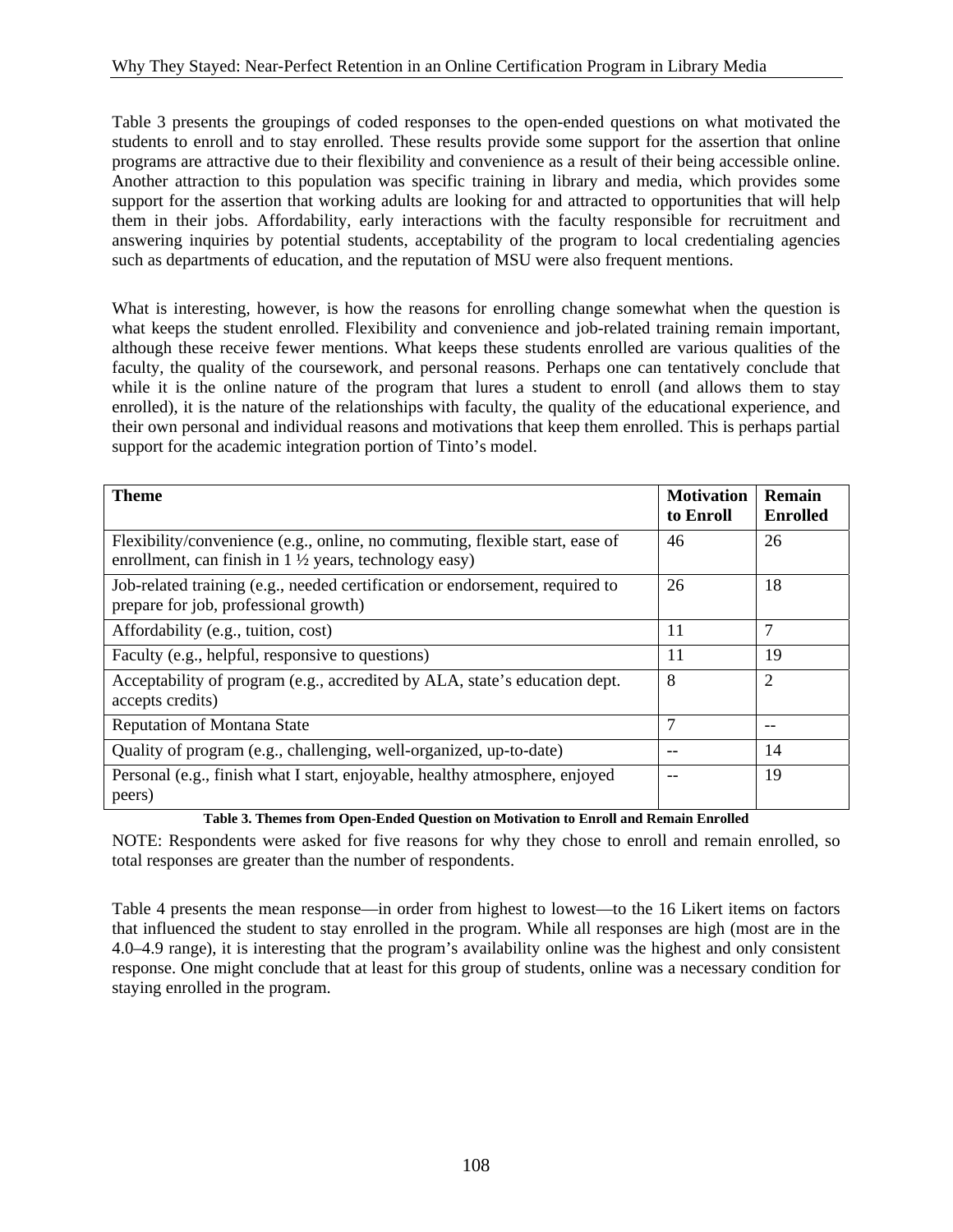|                                                                                         | <b>Not</b>                | <b>Somewhat</b>          | <b>Moderately</b>        | <b>More</b>         | <b>Very</b>         |    | $\hat{\phantom{a}}$ |
|-----------------------------------------------------------------------------------------|---------------------------|--------------------------|--------------------------|---------------------|---------------------|----|---------------------|
|                                                                                         | Important<br>$(=1)$       | Important<br>$(=2)$      | Important<br>$(=3)$      | Important<br>$(=4)$ | Important<br>$(=5)$ |    |                     |
| <b>Item</b>                                                                             |                           |                          |                          |                     |                     | N  | <b>Mean</b>         |
| Program was online                                                                      | $\overline{a}$            | $\sim$                   | $\overline{a}$           | $\overline{a}$      | 30                  | 30 | 5.0                 |
| I didn't have to commute<br>to campus                                                   | $-$                       | $\overline{\phantom{a}}$ | $-$                      | $\overline{3}$      | 27                  | 30 | 4.9                 |
| Course assignments were<br>flexible & help me in my<br>job                              | $\mathbb{L}^{\mathbb{L}}$ | $\overline{\phantom{m}}$ | $\overline{\phantom{m}}$ | 5                   | 25                  | 30 | 4.8                 |
| Registration & library<br>support was online                                            | $\overline{a}$            | $\overline{\phantom{a}}$ | $\mathbf{1}$             | 6                   | 23                  | 30 | 4.7                 |
| Advising was helpful                                                                    | $\overline{a}$            | $-$                      | $\overline{4}$           | 6                   | 20                  | 30 | 4.5                 |
| I liked the classes                                                                     | $\overline{a}$            | $-$                      | $\overline{5}$           | $\overline{5}$      | 20                  | 30 | 4.5                 |
| I'm fascinated by library<br>media                                                      | $\overline{\phantom{m}}$  | $-$                      | $\overline{7}$           | $\overline{7}$      | 16                  | 30 | 4.3                 |
| I was treated like an adult                                                             | $\mathbf{1}$              | $\overline{2}$           | $\overline{4}$           | $\overline{4}$      | 19                  | 30 | 4.3                 |
| I enjoyed the other<br>students                                                         | $\overline{2}$            | $\mathbf{1}$             | 5                        | $\overline{7}$      | 15                  | 30 | 4.1                 |
| The program cost                                                                        | $\mathbf{1}$              | $\mathbf{1}$             | 9                        | 5                   | 14                  | 30 | 4.0                 |
| I needed certification to<br>get certified in my state                                  | 5                         | $\mathbf{1}$             | $\overline{2}$           | $\overline{3}$      | 19                  | 30 | 4.0                 |
| I needed certification to<br>get a job in library media                                 | $\overline{5}$            | $\overline{4}$           | $\overline{\phantom{a}}$ | $\overline{4}$      | 17                  | 30 | 3.8                 |
| These students are my<br>peers; I don't have library<br>media to talk to (in my<br>job) | $\overline{3}$            | $\mathbf{1}$             | 6                        | 12                  | $\overline{8}$      | 30 | $\overline{3.7}$    |
| I paid my fees online                                                                   | $\overline{4}$            | $\mathbf{1}$             | 8                        | $\overline{4}$      | 13                  | 30 | 3.7                 |
| Program was offered by<br>Montana State                                                 | 5                         | $\overline{3}$           | 11                       | $\overline{3}$      | 8                   | 30 | 3.2                 |
| I needed certification to<br>stay employed                                              | 12                        | $\overline{2}$           | $\mathbf{1}$             | $-$                 | 14                  | 29 | 3.1                 |

**Table 4. Responses to Likert Questions on the Importance of Factors to Stay Enrolled (Listed In Order of Mean Response, Highest to Lowest)** 

Table 5 takes the same responses from Table 4 and groups them into possible indicators of the various retention theories. The first two groups are not retention theories per se, but items to capture issues of interest to MSU and online educators. The next three groups are possible indicators of the social integration portion of Tinto's model, the academic integration portion of Tinto's model, and Bean and Metzner's model for adult, non-traditional students. Please note that these groupings – of items to model – are not intended to be definitive, but suggestive. In any case, these respondents were consistent in their high support for online education as necessary to stay enrolled and moderately supportive of the role of academic integration in keeping them enrolled. Bean and Metzner's model is a close third explanation of why they stayed enrolled, which stresses the importance of job training and more instrumental reasons for staying enrolled.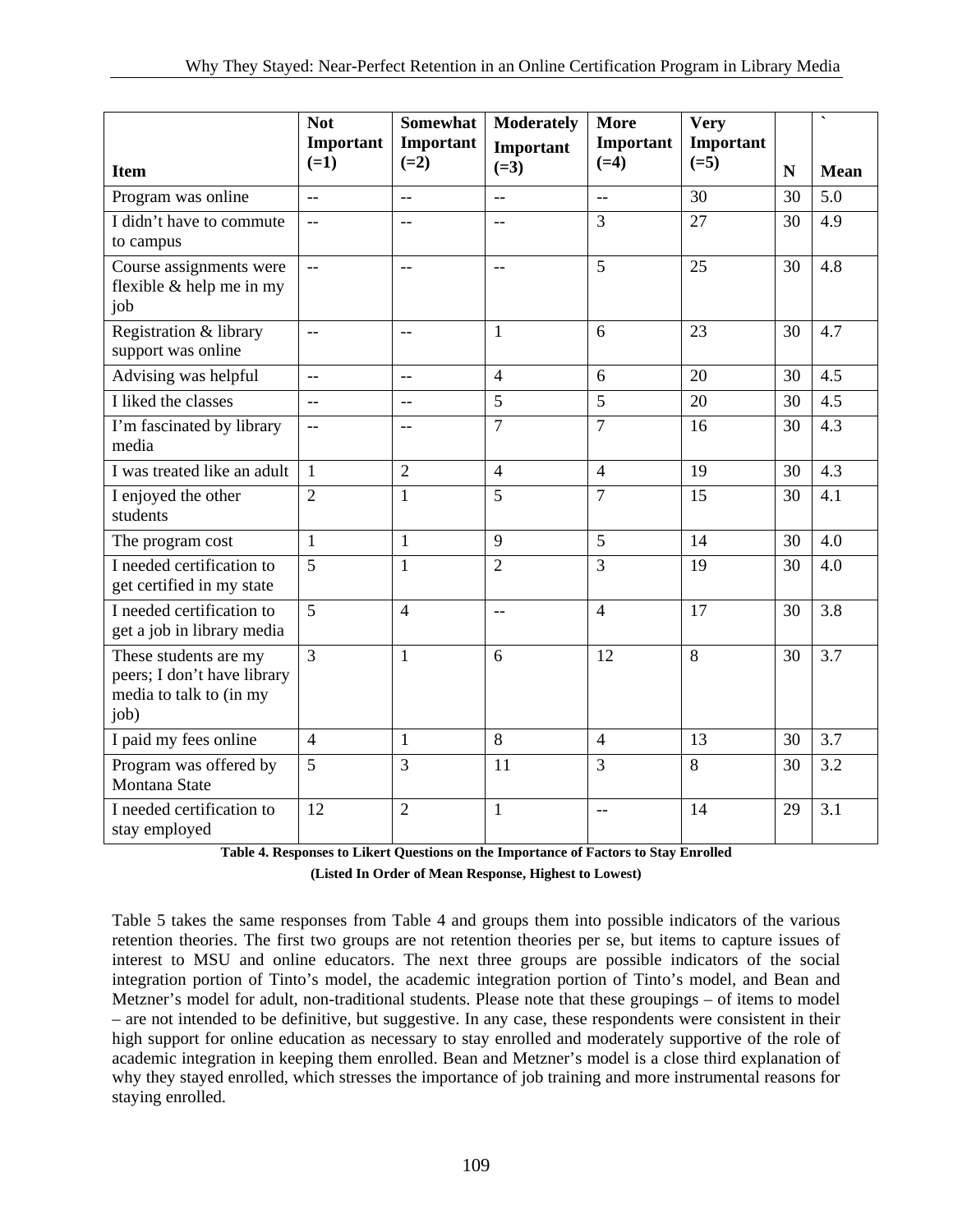| <b>Item</b>                                               | <b>Retention Theory or Other Explanation</b> | <b>Group Mean</b> |
|-----------------------------------------------------------|----------------------------------------------|-------------------|
| The program cost                                          | Items of interest to Montana State           | 3.6               |
| Program was offered by MSU                                |                                              |                   |
| Program was online                                        |                                              |                   |
| Registration & library support was online                 | Online as convenience                        | 5.7               |
| I paid my fees online                                     |                                              |                   |
| I enjoyed the other students                              | Tinto's social                               | 3.9               |
| These students are my peers                               | integration model                            |                   |
| Advising was helpful                                      | Tinto's academic                             |                   |
| I'm fascinated by library media                           | integration model                            | 4.4               |
| I liked the classes                                       |                                              |                   |
| Course assignments were flexible & help<br>me in my job   |                                              |                   |
| I didn't have to commute to campus                        |                                              |                   |
| I was treated like an adult                               | Bean & Metzner's                             |                   |
| I needed a certification to get a job in<br>library media | non-traditional adult<br>retention model     | 4.2               |
| I needed certification to get certified in<br>state       |                                              |                   |
| I needed certification to stay employed                   |                                              |                   |

**Table 5. Group Mean Responses to Likert Questions on Importance of Factors to Stay Enrolled, Categorized by Retention Theory or Other** 

With Table 6, the analysis focuses on the Community of Inquiry Model and the respondents' assessment of the faculty. What is interesting in the analysis of the open-ended question on what faculty did well is its emphasis on the quality of the course and the faculty's role in designing and carrying out a quality educational experience, and the qualities of the faculty themselves. These qualities are both personal (their passion, helpfulness, and knowledge) and interpersonal (willingness to listen to students and adjust assignments to meet their needs or answer questions and provide feedback). In other words, while the quality of the course takes precedence, the qualities of the faculty are also remarkable and perhaps another key to keeping students enrolled in the program.

| <b>Theme</b>                                                                                                                           | <b>Distribution</b> |
|----------------------------------------------------------------------------------------------------------------------------------------|---------------------|
| Quality (e.g., up-to-date content, well-designed, practical lessons, clear<br>expectations, relevant $\&$ thoughtful discussions)      | 25                  |
| Qualities of Faculty (e.g., passionate, wise, helpful, fair, knowledgeable)                                                            | 20                  |
| Flexible (e.g., open to suggestions, allowed students to work ahead,<br>adjust assignments so they are more meaningful to current job) | 18                  |
| Responsive (e.g., answered questions, provided feedback, lots of<br>communication)                                                     | 17                  |
| Personal (e.g., valued my contributions, treated me professionally,<br>encouraging)                                                    | 3                   |

**Table 6. Themes from Open-Ended Questions on What Faculty Did Well**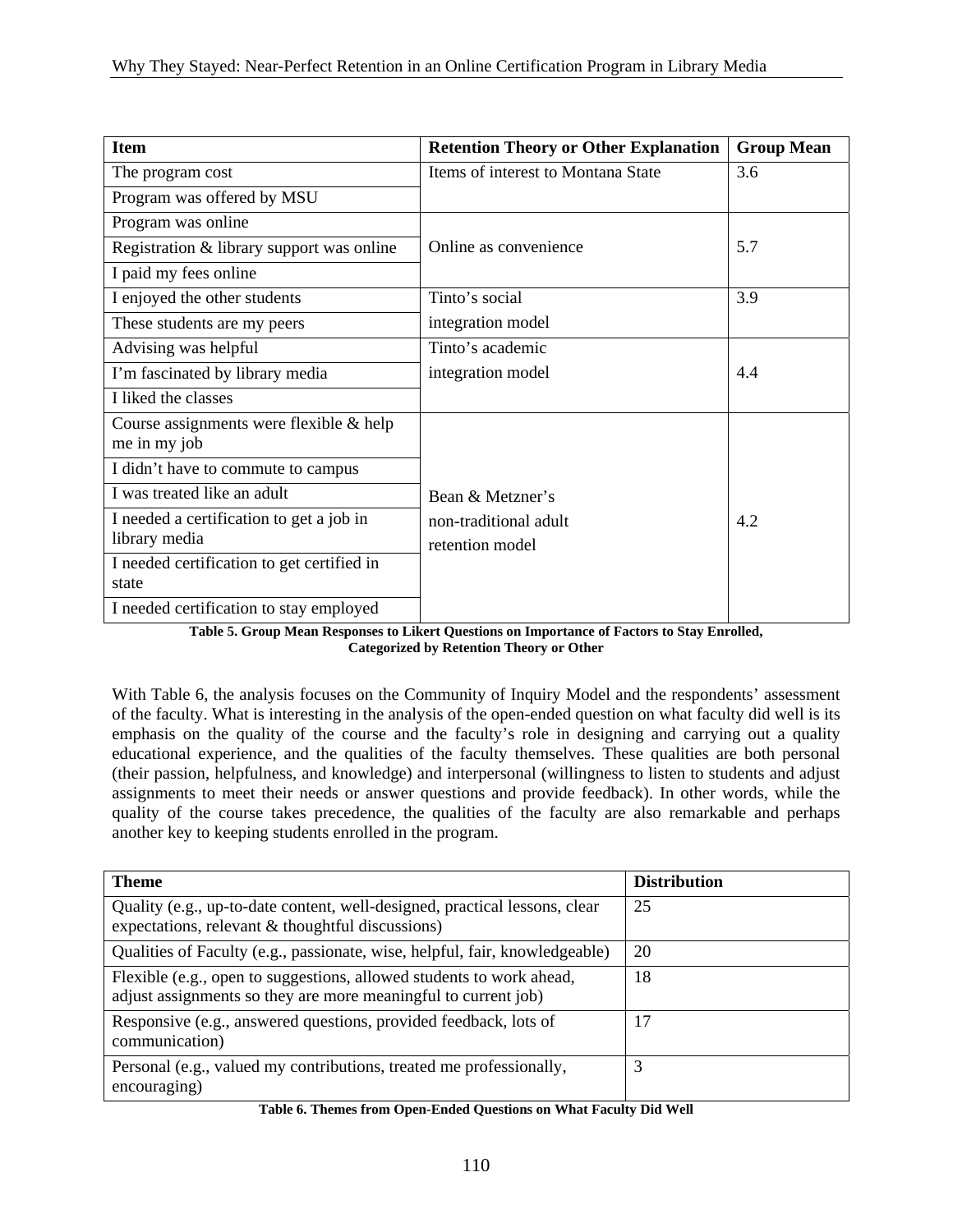Table 7 presents the mean response—in order from highest to lowest—to the Likert items on questions related to the Community of Inquiry constructs. While again all responses are high (all are in the 4.0–4.8 range), it is interesting that it is the faculty's ability to make themselves "present" or real to the students despite the restrictions of online education that is rated highest.

| <b>Item</b>                                                 | Poor                     | <b>Below</b>   | Average        | <b>Above</b>   | <b>Very</b>     | $\mathbf N$ | <b>Mean</b> |
|-------------------------------------------------------------|--------------------------|----------------|----------------|----------------|-----------------|-------------|-------------|
|                                                             | $(=1)$                   | Average        | $(=3)$         | Average        | Well            |             |             |
|                                                             |                          | $(=2)$         |                | $(=4)$         | $(=5)$          |             |             |
| Giving me a sense of a real person<br>behind the title      | $-$                      | $\overline{a}$ | $\mathbf{1}$   | $\overline{3}$ | 23              | 27          | 4.80        |
| Setting climate for learning                                | $\overline{\phantom{m}}$ | $-$            | $\overline{2}$ | $\overline{3}$ | 25              | 30          | 4.77        |
| Establishing netiquette                                     | $-$                      | $-$            | $\overline{2}$ | $\overline{4}$ | 24              | 30          | 4.73        |
| Encouraging & acknowledging student<br>contributions        | $\overline{\phantom{m}}$ | $-$            | $\overline{2}$ | $\overline{4}$ | 24              | 30          | 4.73        |
| Drawing in participants & prompting<br>discussion           | $-$                      | $\overline{a}$ | $\overline{2}$ | $\overline{4}$ | 24              | 30          | 4.73        |
| Focusing discussion on specific issues                      | $\overline{\phantom{a}}$ | $-$            | $\mathbf{1}$   | 6              | 23              | 30          | 4.73        |
| Injecting knowledge from other sources                      | $\overline{\phantom{m}}$ | $-$            | --             | 8              | 22              | 30          | 4.73        |
| Presenting content or questions                             | $\sim$ $\sim$            | $-$            | 2              | 6              | 22              | 30          | 4.67        |
| Responding to questions quickly                             | $\qquad \qquad -$        | $-$            | $\overline{2}$ | 6              | 22              | 30          | 4.67        |
| Was friendly & concerned about me                           | $-$                      |                | $\overline{2}$ | 6              | $\overline{22}$ | 30          | 4.67        |
| Expressing interest in me as a person                       | $\overline{\phantom{a}}$ | $\overline{a}$ | $\mathbf{1}$   | 8              | 21              | 29          | 4.67        |
| Using media effectively                                     | $-$                      | $-$            | $\mathbf{1}$   | 9              | 20              | 30          | 4.63        |
| Establishing time parameters                                | $-$                      | $-$            | $\overline{2}$ | 8              | 20              | 30          | 4.60        |
| Using humor                                                 | $-$                      | $-$            | $\overline{2}$ | 8              | 20              | 30          | 4.60        |
| Designing activities                                        | $-$                      | $-$            | 3              | $\overline{7}$ | 20              | 30          | 4.57        |
| Responding to technical concerns                            | $\overline{\phantom{m}}$ | $-$            | $\overline{4}$ | $\overline{7}$ | 19              | 30          | 4.50        |
| Expressing emotion                                          | $\sim$                   | $\sim$         | $\overline{4}$ | $\overline{7}$ | 18              | 29          | 4.48        |
| Identifying areas of agreement or<br>disagreement           | $-$                      | --             | 3              | 9              | 16              | 28          | 4.46        |
| Confirming understanding through<br>assessments or feedback | $-$                      | $\mathbf{1}$   | 5              | 5              | 18              | 29          | 4.41        |
| Seeking to reach consensus or<br>understanding              | $-$                      | $-$            | $\overline{3}$ | 12             | 13              | 28          | 4.36        |
| Assessing efficacy of discussion                            | $\overline{\phantom{m}}$ | $ -$           | 6              | 8              | 15              | 29          | 4.31        |
| Summarizing discussion                                      | $-$                      | $\overline{2}$ | 5              | 6              | 16              | 29          | 4.24        |
| Diagnosing misconceptions                                   | $-$                      | $\mathbf{1}$   | 5              | 9              | 11              | 26          | 4.15        |

**Table 7. Responses to Likert Questions on the Faculty Performance (Listed In Order of Mean Response, Highest to Lowest)** 

Table 8 takes the same items in Table 7 and groups them into the constructs in Table 1 and presents a group mean for the construct. While all group means are high, the highest construct is the faculty's "social presence," and more particularly in the affective realm; in other words, these faculty are best at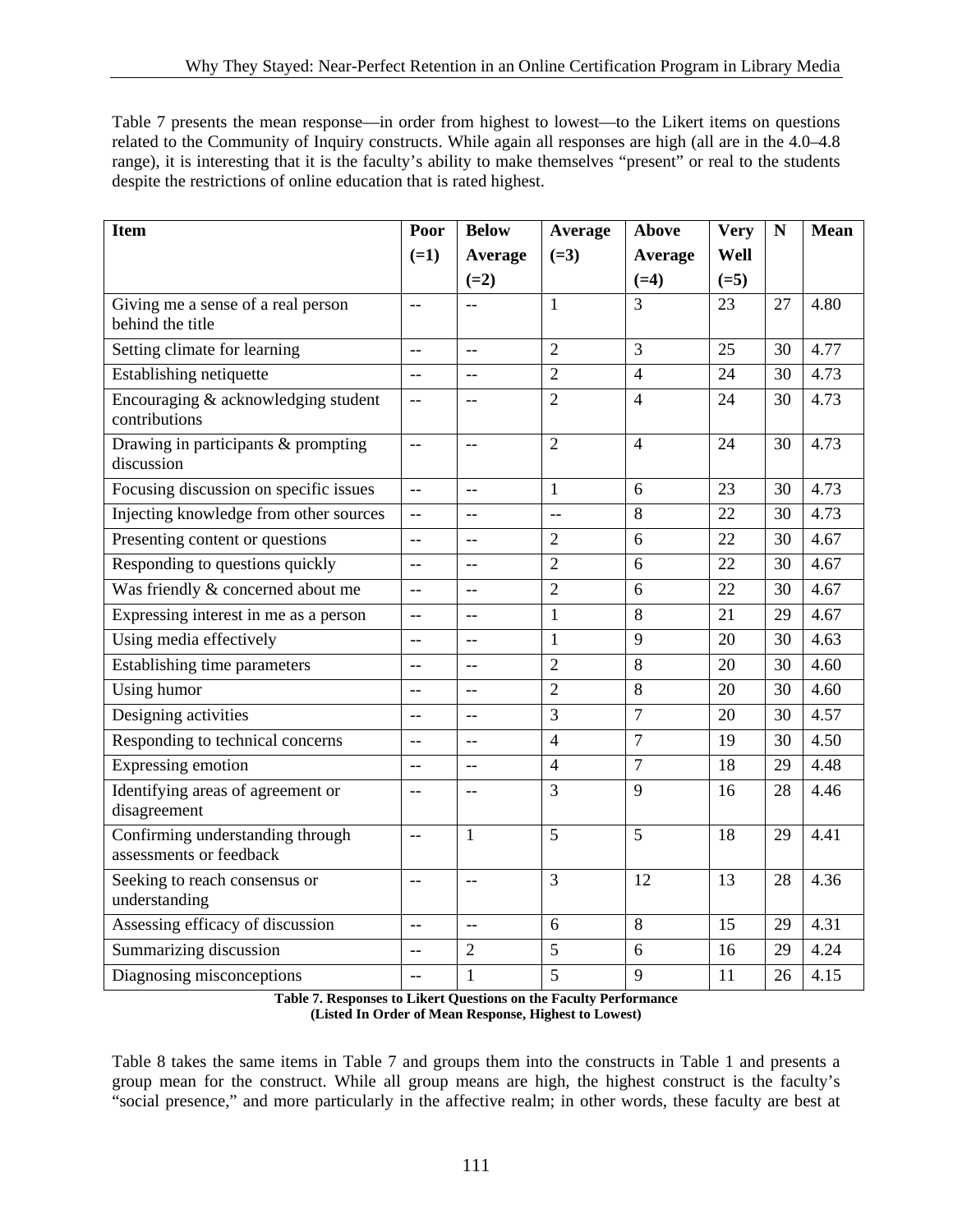projecting themselves socially and emotionally in an online course so that students can get a real sense of them as humans and unique personalities. Also rated highly are the design and organizational skills of the faculty who created the courses and activities that have kept students involved in their learning and perhaps more academically integrated (using Tinto's term).

| <b>Question</b>                                          | <b>Presence</b> | <b>Construct</b> | <b>Group Mean</b> |
|----------------------------------------------------------|-----------------|------------------|-------------------|
| Designing activities                                     | Teaching        | Instructional    |                   |
| Establishing time parameters                             |                 | Design<br>and    | 4.63              |
| Using media effectively                                  |                 | Organization     |                   |
| Establishing netiquette                                  |                 |                  |                   |
| Identifying areas of agreement or disagreement           | Teaching        | Facilitate       |                   |
| Seeking to reach consensus or understanding              |                 | Discourse        |                   |
| Encouraging and acknowledging student contributions      |                 |                  |                   |
| Setting a climate for learning                           |                 |                  | 4.56              |
| Drawing in participants, prompting discussion            |                 |                  |                   |
| Assessing efficacy of discussion                         |                 |                  |                   |
| Presenting content and/or questions                      | Teaching        | Direct           |                   |
| Focusing discussion on specific issues                   |                 | Instruction      |                   |
| Summarizing discussion                                   |                 |                  |                   |
| Confirming understanding through assessments or feedback |                 |                  | 4.50              |
| Diagnosing misconceptions                                |                 |                  |                   |
| Injecting knowledge from other sources                   |                 |                  |                   |
| Responding to technical concerns                         |                 |                  |                   |
| Responding to questions quickly                          | Social          | Affective        |                   |
| Using humor                                              |                 |                  |                   |
| Expressing emotion                                       |                 |                  |                   |
| Giving me a sense of a real person behind the title      |                 |                  | 4.65              |
| Expressing interest in me as a person                    |                 |                  |                   |
| Was friendly and concerned about me.                     |                 |                  |                   |

**Table 8. Group Mean Responses to Likert Questions on the Faculty Performance, Categorized by Community of Inquiry "Presence" and Construct** 

## **V. IMPLICATIONS**

As designed, this study cannot answer certain questions. It cannot answer whether dropouts from an online program might have different assessments of the program and its faculty than those who stay and it cannot answer whether such assessments might be different for students in a traditional program. But the answers we do have are intriguing.

There is support for the importance of academic integration to online learners who stay enrolled. There is also support for adult, non-traditional students to stay enrolled when they are involved with relevant and/or job-related training. But most important, the availability and convenience of online education is necessary to have students like these—working adults without nearby access to the specific programs that will help them prepare or keep their jobs—enroll and stay enrolled. Based on the group mean responses in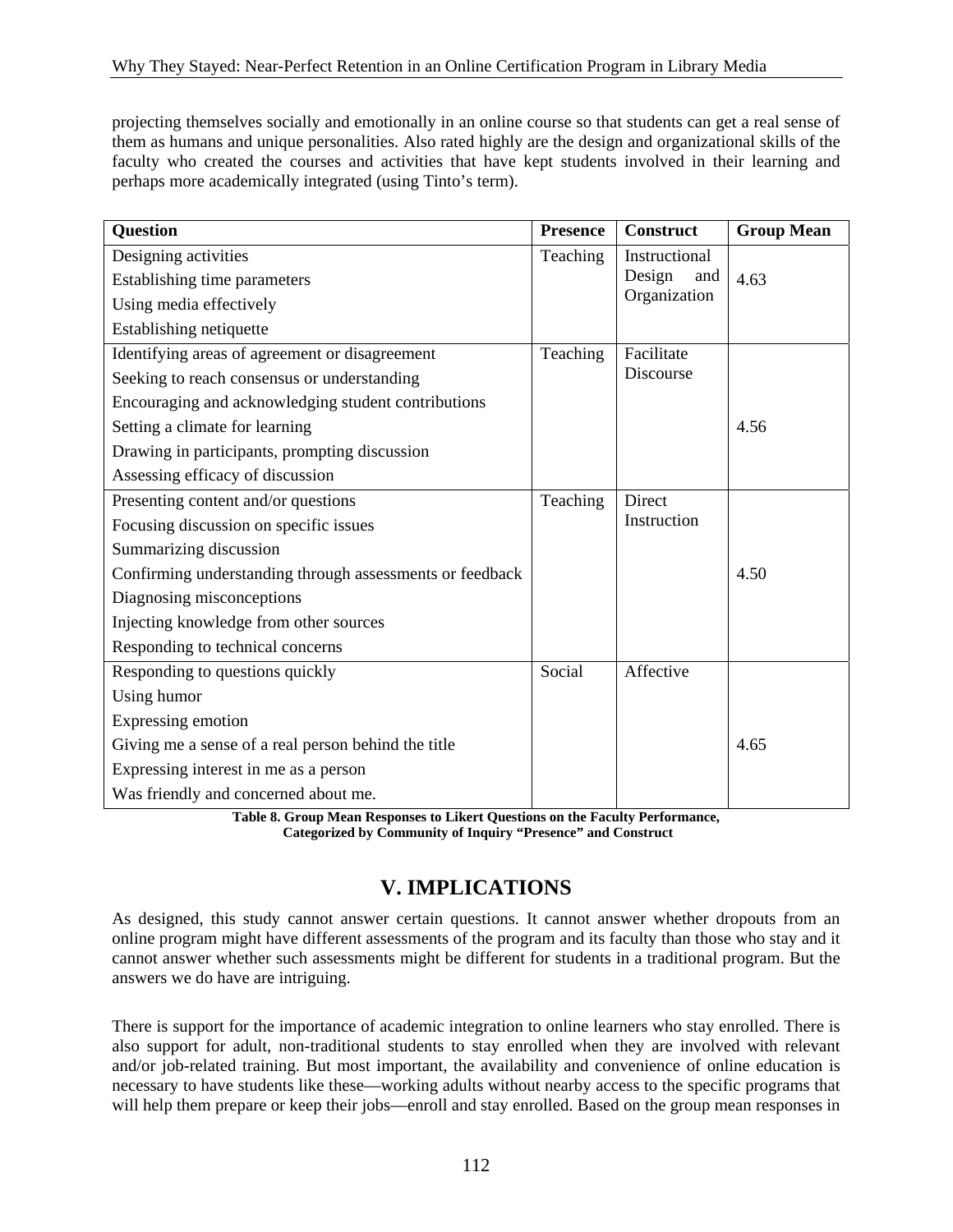Table 5, Tinto's academic integration and Bean and Metzner's model for adult students are close in importance to these students and graduate, but having the program online is clearly the most important. The portion of Tinto's model devoted to social integration received a lower mean response, which although still high, wasn't as important as academic integration and having their specific adult concerns addressed.

It is tempting, but premature, to assert that the factors that influence a student's decision to stay enrolled in an online program are the same as for other types of programs. In other words, perhaps factors that affect retention do so irrespective of program type. Except, of course, for those students who must have the program online to enroll at all. In other words, perhaps a necessary condition of retention for this population is the program being online, and afterwards, other conditions such as academic integration and relevance to the students' work lives may be sufficient to keep them enrolled.

There is also support for the Community of Inquiry model as a way to distinguish what faculty do well and what students who stay enrolled in an online program find valuable. This use of the model—as a possible explanation for student retention—ought to be explored by other studies.

This study of near-perfect retention has two implications for current and future online programs. First, designers of online programs for adults ought to incorporate content and activities that maximize academic integration and relevance for students. Second, faculty involved with online programs for adults need to learn the techniques for creating teaching and social presence that stress both traditional roles of instruction such as design and facilitating discourse but also ways to let the personality of the instructor come through.

And remember that student from Louisiana? After Hurricane Katrina damaged her school, another student in the certification program worked to have his school district adopt her damaged school. He has been raising supplies and money to help repair the damage to the school and get it ready to open. This is an excellent example of how online education—which draws individuals from several states and countries away—can support learning that is both personally and professionally relevant but also socially important.

#### **VI. REFERENCES**

- 1. **Brigham, D.** Benchmark information survey. Unpublished presentation, Excelsior University, 2003.
- 2. **Carr, S.** As distance education comes of age, the challenge is keeping the students. *The Chronicle of Higher Education*: A39–A41, February 11, 2000.
- 3. **Jung, I. and I. Rha.** Effectiveness and cost-effectiveness of online education: A review of the literature. *Educational Technology* 40(4): 57–60, 2000.
- 4. **Roach, R.** Staying connected: Getting retention right is high priority for online degree programs. *Black Issues in Higher Education:* October 24, 2002.
- 5. **Twigg, C. A.** Improving quality and reducing cost: Designs for effective learning. *Change* 35(4): 23– 29, 2003.
- 6. **Tinto, V.** *Leaving College: Rethinking the Causes and Cures of Student Attrition*. Chicago, IL: University of Chicago Press, 1987.
- 7. **Bean, J. P. and B. S. Metzner**. A conceptual model of nontraditional undergraduate student attrition. *Review of Educational Research* 55(4): 485–540, 1985.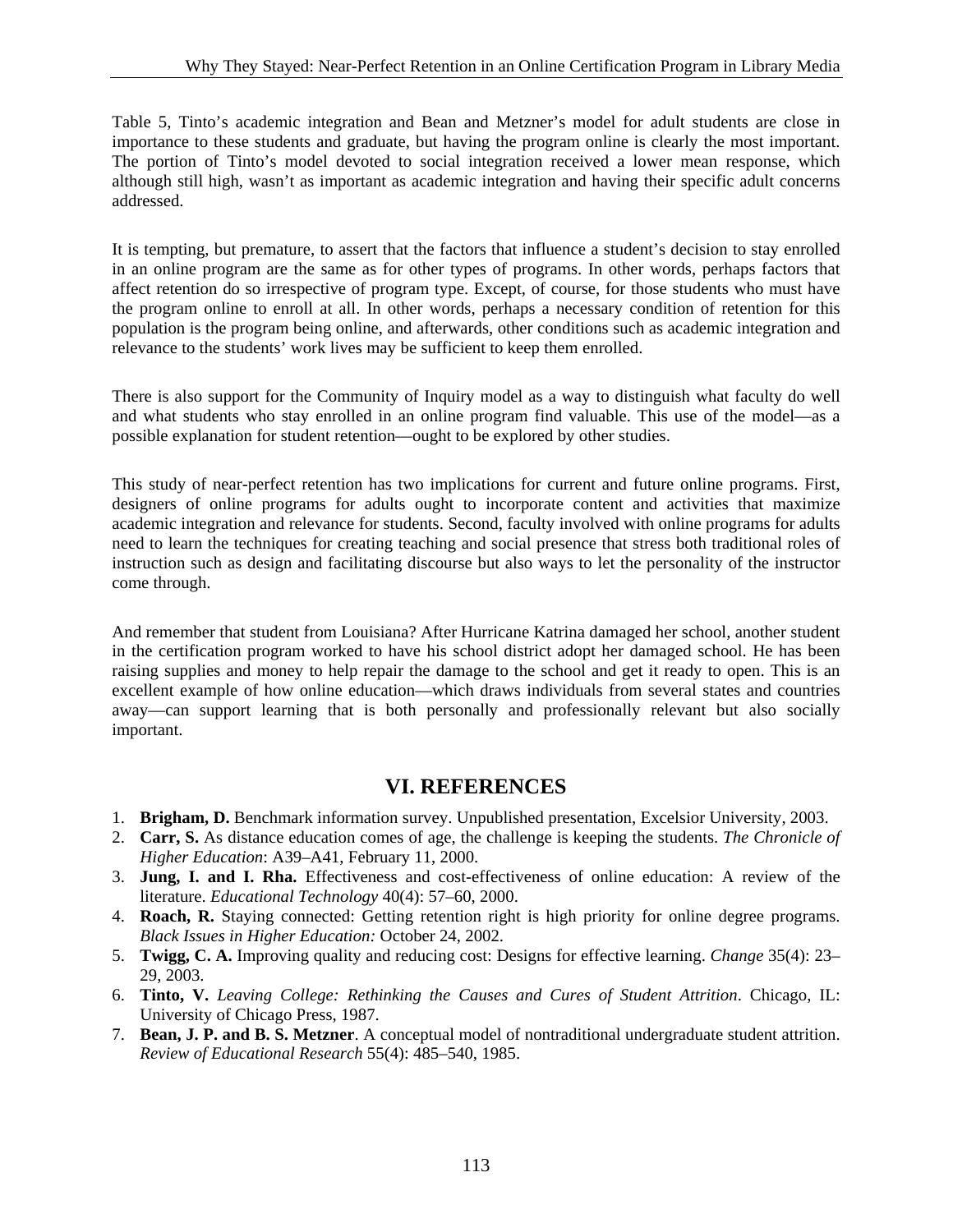- 8. **Garrison, D. R., T. Anderson, and W. Archer**. Critical inquiry in a text-based environment: Computer conferencing in higher education. *The Internet and Higher Education* 2(2–3): 87–105, 2000.
- 9. **Tinto, V.** Colleges as communities: Taking research on student persistence seriously. *Review of Higher Education* 21(2): 167–177, 1998.
- 10. **Astin, A.** Student involvement: A developmental theory for higher education. *Journal of College Student Personnel* 25(3): 297–308, 1984.
- 11. **Nora, A.** Determinants of retention among Chicano college students. *Research in Higher Education*, 26(1): 31–59, 1987.
- 12. **Pascarella, E. T. and P. Terenzini.** Predicting persistence and voluntary dropout decisions from a theoretical model. *Journal of Higher Education* 51(1): 60–75, 1980.
- 13. **Terenzini, P. T. and E. T. Pascarella.** Voluntary freshman attrition and patterns of social and academic integration in a university: A test of a conceptual model. *Research in Higher Education* 6(1): 25–43, 1997.
- 14. **Rovai, A. P.** In search of higher persistence rates in distance education online programs. *The Internet and Higher Education* 6: 1–16, 2003.
- 15. **Contreras-Castillo, J., J. Favela, C. Pérez-Fragoso and E. Santamaría-del-Angel.** Informal interactions and their implications for online courses. *Computers & Education* 42(2): 49–168, 2004.
- 16. **Morris, L. V., C. Finnegan and S. Wu.** Tracking student behavior, persistence, and achievement in online courses. *The Internet and Higher Education* 8(3): 221–231, 2005.
- 17. **Rendon, L.** Validating culturally diverse students: Toward a new model of learning and student development. *Innovative Higher Education* 9(1): 33–52, 1994.
- 18. **Terenzini, P., et al.** The transition to college: Diverse students, diverse stories. *Research in Higher Education* 35(1): 57–73, 1994.
- 19. **Metzner, B. S. and J. P. Bean.** The estimation of a conceptual model of nontraditional undergraduate student attrition. *Research in Higher Education* 27(1): 15–38, 1987.
- 20. **Henry, T. C. and G. P. Smith.** Planning student success and persistence: Implementing a statue system strategy. *Community College Review* 22(2): 26–36, 1993.
- 21. **Ashar, H. and R. Skenes.** Can Tinto's student departure model be applied to nontraditional students? *Adult Education Quarterly* 43: 90–100, 1993.
- 22. **Grosset, J. M.** Patterns of integration, commitment, and student characteristics and retention among younger and older students. *Research in Higher Education* 32(2): 159–178, 1991.
- 23. **Garrison, D. R., T. Anderson and W. Archer.** Critical Thinking, Cognitive Presence, and Computer Conferencing in Distance Education. *The American Journal of Distance Education* 15(1): 7–23, 2001.
- 24. **Anderson, T., L. Rourke, D. R. Garrison and W. Archer.** Assessing social presence in asynchronous text-based computer conferencing. *Journal of Distance Education* 14(2): 2001. [http://cade.icaap.org/vol14.2/rourke\\_et\\_al.html.](http://cade.icaap.org/vol14.2/rourke_et_al.html)
- 25. **Anderson, T., L. Rourke, D. R. Garrison and W. Archer.** Assessing teaching presence in a computer conferencing context. *Journal of Asynchronous Learning Networks* 5(2): 2001. http://www.sloan-c.org/publications/jaln/v5n2/v5n2\_anderson.asp.
- 26. **Wise, A., J. Chang, T. Duffy and R. Del Valle**. The effects of teacher social presence on student satisfaction, engagement, and learning. *Journal of Educational Computing Research* 31(3): 247–271, 2004.
- 27. **Sims, R. and B. Bovard.** Interacting with online learners: How new elaborations of online presence can foster critical thinking and reflection. [http://www.ascilite.org.au/conferences/perth04/](http://www.ascilite.org.au/conferences/perth04) procs/sims.html.
- 28. **Meyer, K. A.** Face-to-Face versus Threaded Discussions: The Role of Time and Higher-Order Thinking. *Journal of Asynchronous Learning Networks* 7(3): 2003. <http://www.sloan-c.org> /publications/jaln/v7n3/v7n3\_meyer.asp.